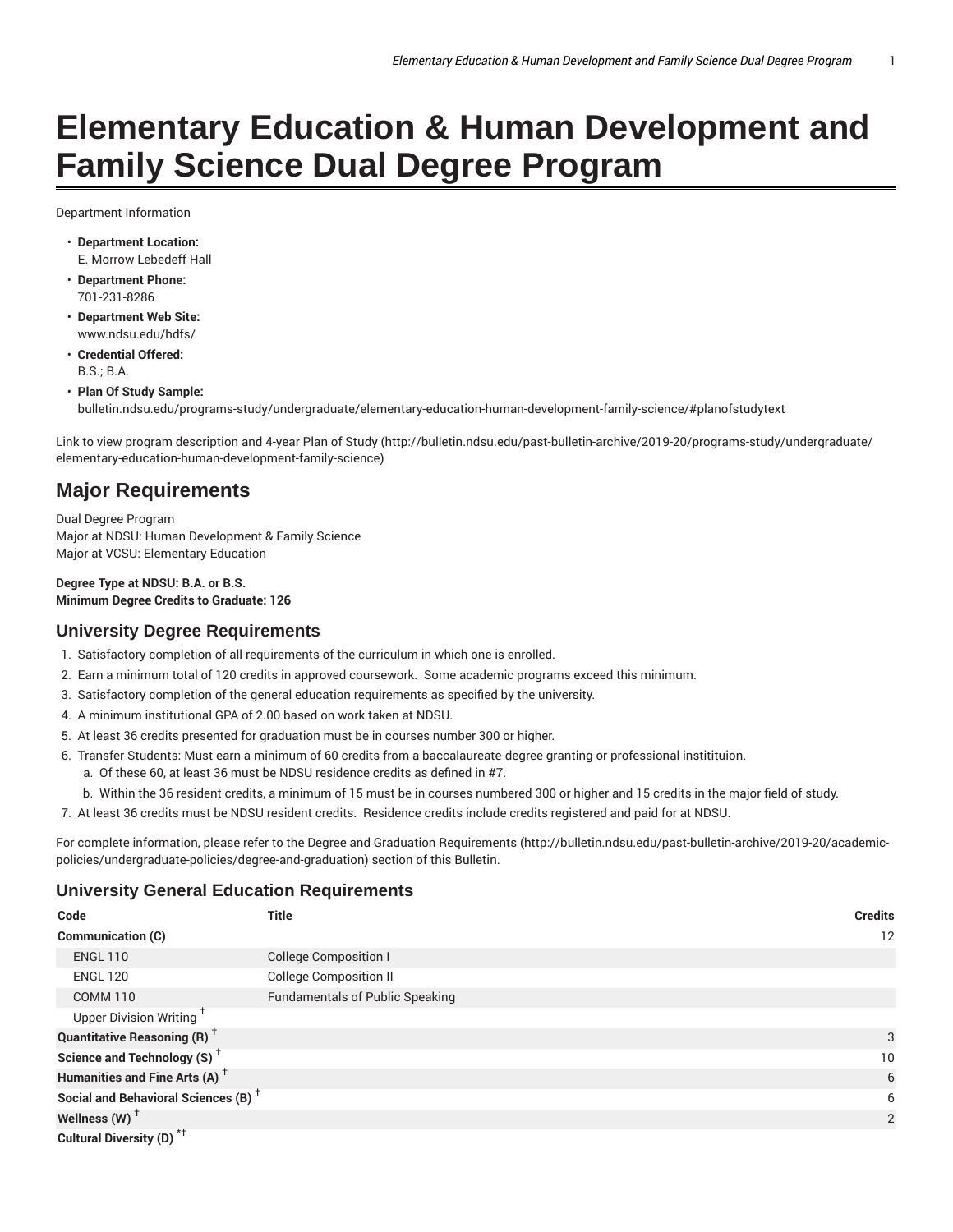| <b>Global Perspectives (G)</b> |    |
|--------------------------------|----|
| <b>Total Credits</b>           | 39 |

\* May be satisfied by completing courses in another General Education category.

† General education courses may be used to satisfy requirements for both general education and the major, minor, and program emphases, where applicable. Students should carefully review major requirements to determine if specific courses can also satisfy these general education categories.

#### **Major Requirements**

| Code                                                | <b>Title</b>                                                                                                   | <b>Credits</b>            |
|-----------------------------------------------------|----------------------------------------------------------------------------------------------------------------|---------------------------|
| <b>HDFS &amp; Elementary Education Requirements</b> |                                                                                                                |                           |
| <b>HD&amp;E 189</b>                                 |                                                                                                                | 1                         |
| <b>HDFS 230</b>                                     | Life Span Development (May satisfy general education category B)                                               | 3                         |
| or PSYC 250                                         | Developmental Psychology                                                                                       |                           |
| <b>HDFS 242</b>                                     | Couples, Marriages and Families (May satisfy general education category W)                                     | 3                         |
| <b>HDFS 275</b>                                     | Diversity and Multiculturalism in Individual and Family Life (May satisfy general education category B &<br>D) | 3                         |
| <b>HDFS 250</b>                                     | Introduction to Research Methods in Human Development and Family Sciences                                      | 3                         |
| <b>HDFS 330</b>                                     | <b>Child Development</b>                                                                                       | 3                         |
| <b>HDFS 353</b>                                     | Children, Families and Public Policy                                                                           | 3                         |
| <b>EDUC 210</b>                                     | <b>Creative Activities</b>                                                                                     | $\overline{2}$            |
| <b>EDUC 240</b>                                     | <b>Educating Exceptional Students</b>                                                                          | 3                         |
| <b>EDUC 250</b>                                     | Introduction to Education                                                                                      | 3                         |
| <b>EDUC 283</b>                                     | <b>Understanding Cultural Diversity</b>                                                                        | 3                         |
| <b>EDUC300</b>                                      | <b>Educational Technology</b>                                                                                  | $\overline{2}$            |
| <b>EDUC 315</b>                                     | Math in the Elementary School                                                                                  | 3                         |
| <b>EDUC320</b>                                      | Social Studies in the Elementary School                                                                        | 3                         |
| <b>EDUC321</b>                                      | Foundations of Reading Instruction                                                                             | $\ensuremath{\mathsf{3}}$ |
| <b>EDUC322</b>                                      | Methods of Language Arts Instruction                                                                           | 3                         |
| <b>EDUC 323</b>                                     | Reading in Elementary School                                                                                   | $\sqrt{2}$                |
| <b>EDUC 330</b>                                     | Children's Literature                                                                                          | 3                         |
| <b>EDUC 350</b>                                     | Elementary School Practicum and Classroom Management (2 cr.) & HDFS 496: Field Experience (1 cr.)              | $\sqrt{3}$                |
| <b>EDUC 352</b>                                     | <b>Culturally Diverse Practicum</b>                                                                            | 1                         |
| <b>EDUC 355</b>                                     | Science Methods/Elementary Teachers                                                                            | 3                         |
| <b>EDUC 400</b>                                     | <b>Educational Psychology</b>                                                                                  | $\overline{2}$            |
| <b>EDUC 450</b>                                     | Trends in Assessment & Education Issues                                                                        | $\overline{2}$            |
| <b>EDUC 490</b>                                     | Student Teaching (Elementary - 10 cr.) & HDFS 496: Field Experience (1 cr.)                                    | 11                        |
| <b>GEOL 105</b>                                     | Physical Geology (May satisfy general education category S and G)                                              | 3                         |
| or GEOL 106                                         | The Earth Through Time                                                                                         |                           |
| <b>HIST 103</b>                                     | U.S. to 1877 (May satisfy general education category A)                                                        | 3                         |
| or HIST 104                                         | <b>U.S. Since 1877</b>                                                                                         |                           |
| <b>MATH 104</b>                                     | Finite Mathematics (May satisfy general education category R)                                                  | 3                         |
| <b>PSYC111</b>                                      | Introduction to Psychology (May satisfy general education category B)                                          | 3                         |
| Select one from the following:                      |                                                                                                                | 3                         |
| <b>ENGL 320</b>                                     | <b>Business and Professional Writing</b>                                                                       |                           |
| <b>ENGL 325</b>                                     | Writing in the Health Professions                                                                              |                           |
| <b>ENGL 358</b>                                     | Writing in the Humanities and Social Sciences                                                                  |                           |
| <b>ENGL 459</b>                                     | Researching and Writing Grants and Proposal                                                                    |                           |
| HDFS Electives: (Cannot take HDFS 230 or HDFS 496)  |                                                                                                                |                           |
| <b>HDFS</b>                                         | Elective                                                                                                       | 3                         |
| <b>HDFS</b>                                         | 300-400 level                                                                                                  | 6                         |

<sup>•</sup> A list of university approved general education courses and administrative policies are available here (http://bulletin.ndsu.edu/past-bulletinarchive/2019-20/academic-policies/undergraduate-policies/general-education/#genedcoursestext).